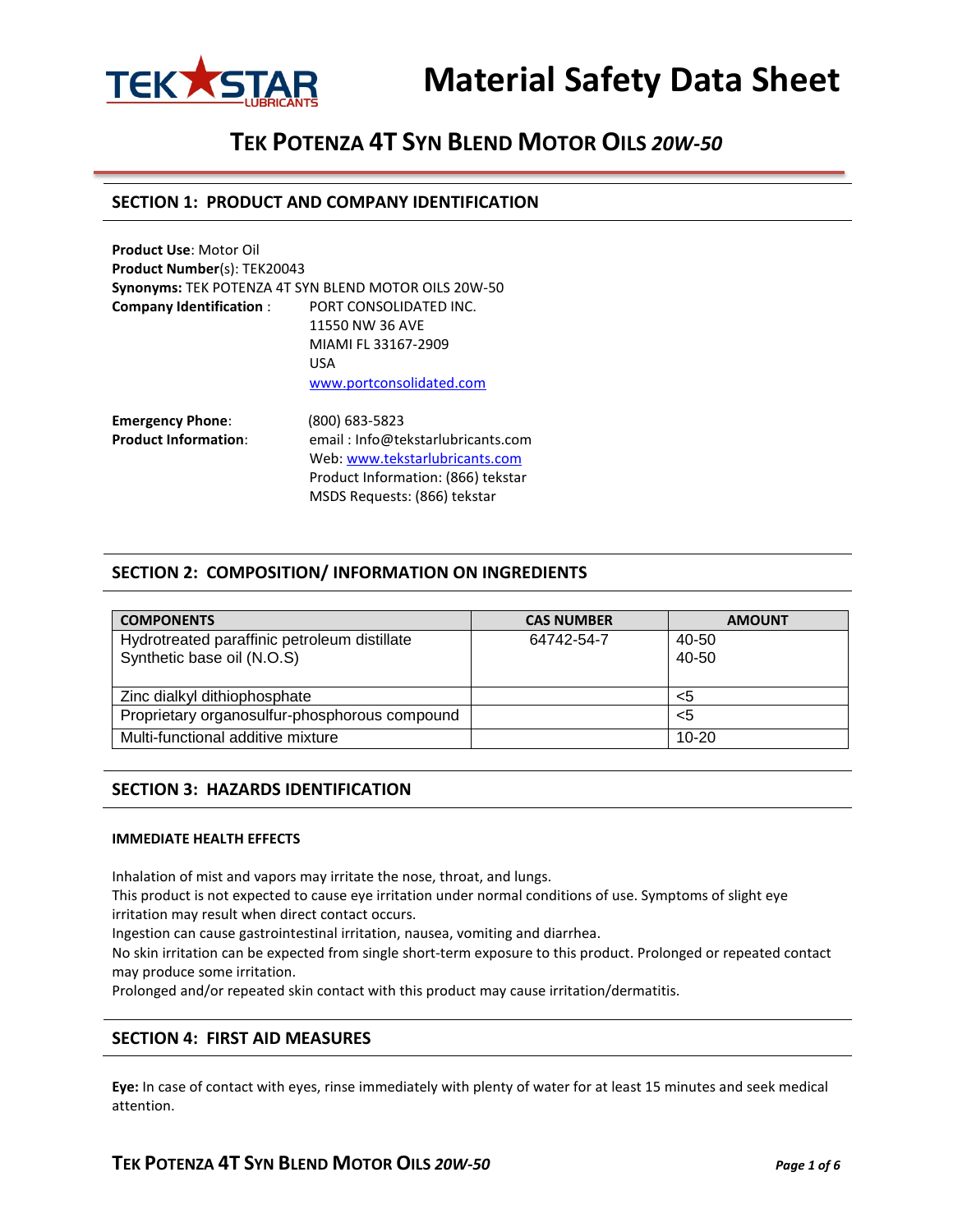

# **TEK POTENZA 4T SYN BLEND MOTOR OILS** *20W-50*

**Skin:** Immediately take off all contaminated clothing. Wash skin with soap and water. If irritation persists, get medical attention.

**Ingestion:** If the material is swallowed, get immediate medical attention or advice -- Do not induce vomiting. **Inhalation:** If gas/fume/vapor/dust/mist from the material is inhaled, remove the affected person immediately to fresh air. If irritation persists, get medical attention.

**Note to Physicians:** Treat symptomatically.

# **SECTION 5: FIRE FIGHTING MEASURES**

**Specific Methods:** Use water to cool fire-exposed containers, structures, and to protect personnel. **Specific Hazards:** Water or foam may cause frothing if the product is heated above 93 degrees C (200 degrees F). Combustion may produce the following products: Oxides of carbon, nitrogen, and phosphorus.

Decomposition of this product may yield hydrogen sulfide and sulfur dioxide.

Upon decomposition, this product emits carbon monoxide, carbon dioxide and/or low molecular weight hydrocarbons.

Empty container(s) may retain product residue -- solid, liquid, and/or vapor -- and can be dangerous. Do not pressurize, cut, weld, braze, solder, drill, grind, or expose such containers to heat, flame, sparks, static electricity, or other sources of ignition. They may explode and cause injury or death.

**Extinguishing Media:** Use dry chemical, foam, carbon dioxide or water fog. Water or foam may cause frothing. Carbon dioxide and inert gas can displace oxygen. Use caution when applying carbon dioxide or inert gas in confined spaces.

**Protection of Fire Fighters:** Firefighters must use full bunker gear including NIOSH-approved positive pressure selfcontained breathing apparatus to protect against potential hazardous combustion or decomposition products and oxygen deficiencies.

## **SECTION 6: ACCIDENTAL RELEASE MEASURES**

**Spill Management:** Do not touch damaged containers or spilled material unless wearing appropriate protective equipment. Slipping hazard; do not walk through spilled material. Stop leak if you can do so without risk. For small spills, absorb or cover with dry earth, sand, or other inert non-combustible absorbent material and place into waste containers for later disposal. Contain large spills to maximize product recovery or disposal. Prevent entry into waterways or sewers. In urban area, cleanup spill as soon as possible. In natural environments, seek cleanup advice from specialists to minimize physical habitat damage. This material will float on water. Absorbent pads and similar materials can be used. Comply with all laws and regulations.

**Reporting:** Report spills to local authorities as appropriate or required.

## *SECTION 7: HANDLING AND STORAGE*

**Handling:** Keep containers closed and do not handle or store near heat, sparks, or any other potential ignition sources. Avoid contact with oxidizing agents. Never siphon by mouth. Avoid contact with eyes, skin, and clothing. Avoid contamination and extreme temperatures.

Empty containers may contain product residues that can ignite with explosive force. Drain and purge equipment, as necessary, to remove material residues. Follow proper entry procedures, including compliance with 29 CFR 1910.146 prior to entering confined spaces such as tanks or pits. Use appropriate respiratory protection when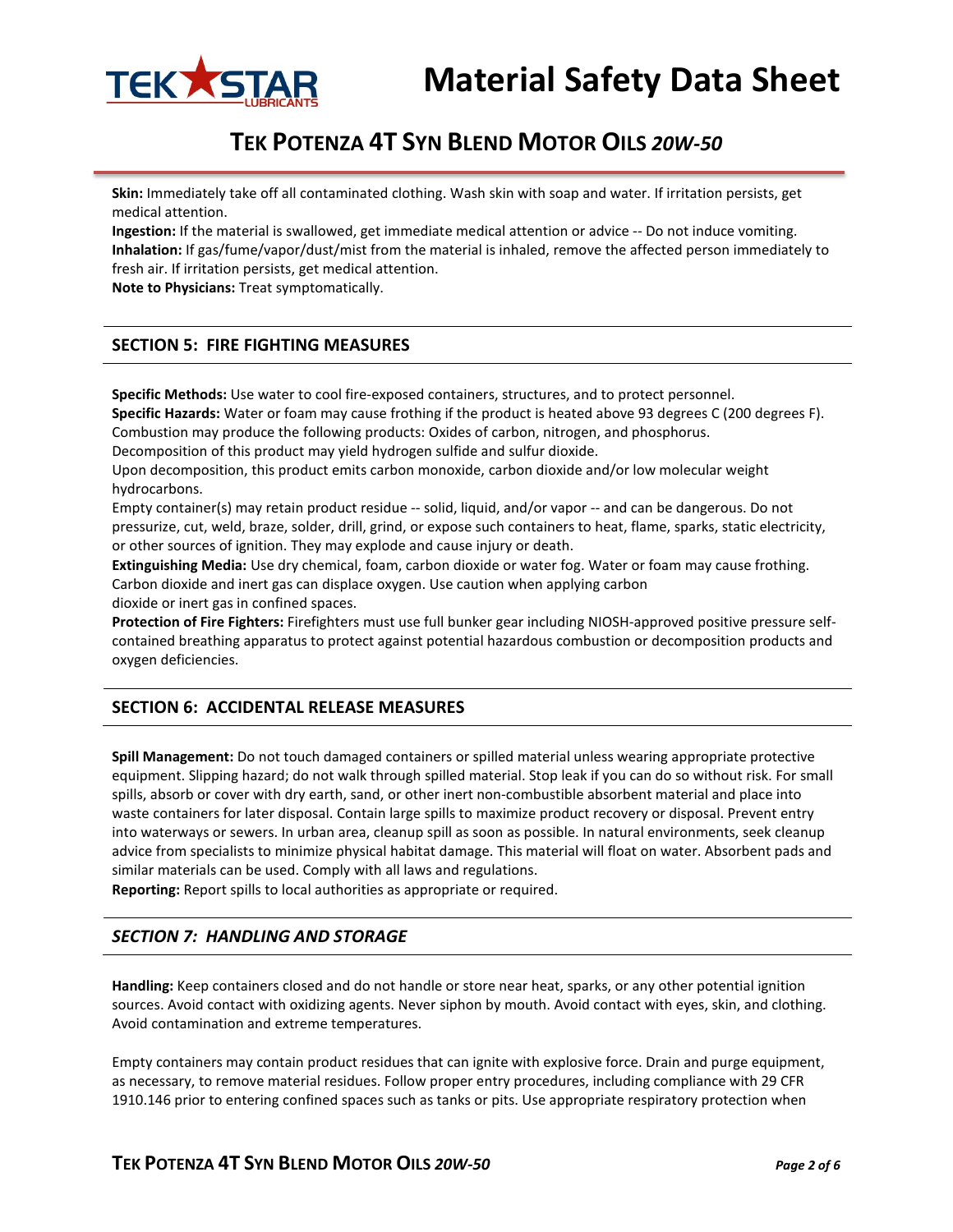

# **TEK POTENZA 4T SYN BLEND MOTOR OILS** *20W-50*

concentrations exceed any established occupational exposure level (See Section 8). Promptly remove contaminated clothing. Wash exposed skin thoroughly with soap and water after handling.

Do not pressurize, cut, weld, braze solder, drill, grind or expose containers to flames, sparks, heat or other potential ignition sources. Protect containers against physical damage. Consult appropriate federal, state and local authorities before reusing, reconditioning, reclaiming, recycling or disposing of empty containers and/or waste residues of this product.

**Storage:** Keep container tightly closed. Store in a cool, dry, well-ventilated area. Store only in approved containers. Do not store with strong oxidizing agents. Do not store at elevated temperatures. Avoid storing product in direct sunlight for extended periods of time. Storage area must meet OSHA requirements and applicable fire codes. Consult appropriate federal, state and local authorities before reusing, reconditioning, reclaiming, recycling or disposing of empty containers or waste residues of this product.

# **SECTION 8: EXPOSURE CONTROLS/PERSONAL PROTECTION**

#### **GENERAL CONSIDERATIONS:**

Use good personal hygiene practices. Wash hands and other exposed skin areas with plenty of mild soap and water before eating, drinking, smoking, use of toilet facilities, or leaving work. DO NOT use gasoline, kerosene, solvents or harsh abrasives as skin cleaners. Since specific exposure standards/control limits have not been established for this product, the "Oil Mist, Mineral" exposure limits shown below are suggested as minimum control guidelines.

#### **ENGINEERING CONTROLS:**

Provide exhaust ventilation or other engineering controls to keep the airborne concentrations of mists and/or vapors below the recommended exposure limits (see below). An eye wash station and safety shower should be located near the work-station.

#### **PERSONAL PROTECTIVE EQUIPMENT**

Personal protective equipment should be selected based upon the conditions under which this material is used. A hazard assessment of the work area for PPE requirements should be conducted by a qualified professional pursuant to OSHA regulations. The following pictograms represent the minimum requirements for personal protective equipment. For certain operations, additional PPE may be required.

**Eye/Face Protection:** Safety glasses equipped with side shields are recommended as minimum protection in industrial settings. Wear goggles if splashing or spraying is anticipated. Wear goggles and face shield if material is heated above 125°F (51°C). Have suitable eye wash water available.

**Hand Protection:** None required for incidental contact. Use gloves constructed of chemical resistant materials such as heavy nitrile rubber if frequent or prolonged contact is expected. Use heat-protective gloves when handling product at elevated temperatures.

**Body Protection:** Avoid prolonged or repeated skin contact. Use clean protective clothing if splashing or spraying conditions are present such as long-sleeved garment. Remove oil contaminated clothing and launder before reuse. Heavily contaminated clothing and leather goods should be removed promptly and cleaned or discarded. **Respiratory Protection:** If engineering controls do not maintain airborne concentrations to a level which is adequate to protect worker health, an approved respirator must be worn. Respirator selection, use and maintenance should be in accordance with the requirements of OSHA Respiratory Protection Standard 29 CFR 1910.134 and/or Canadian Standard CSA Z94.4.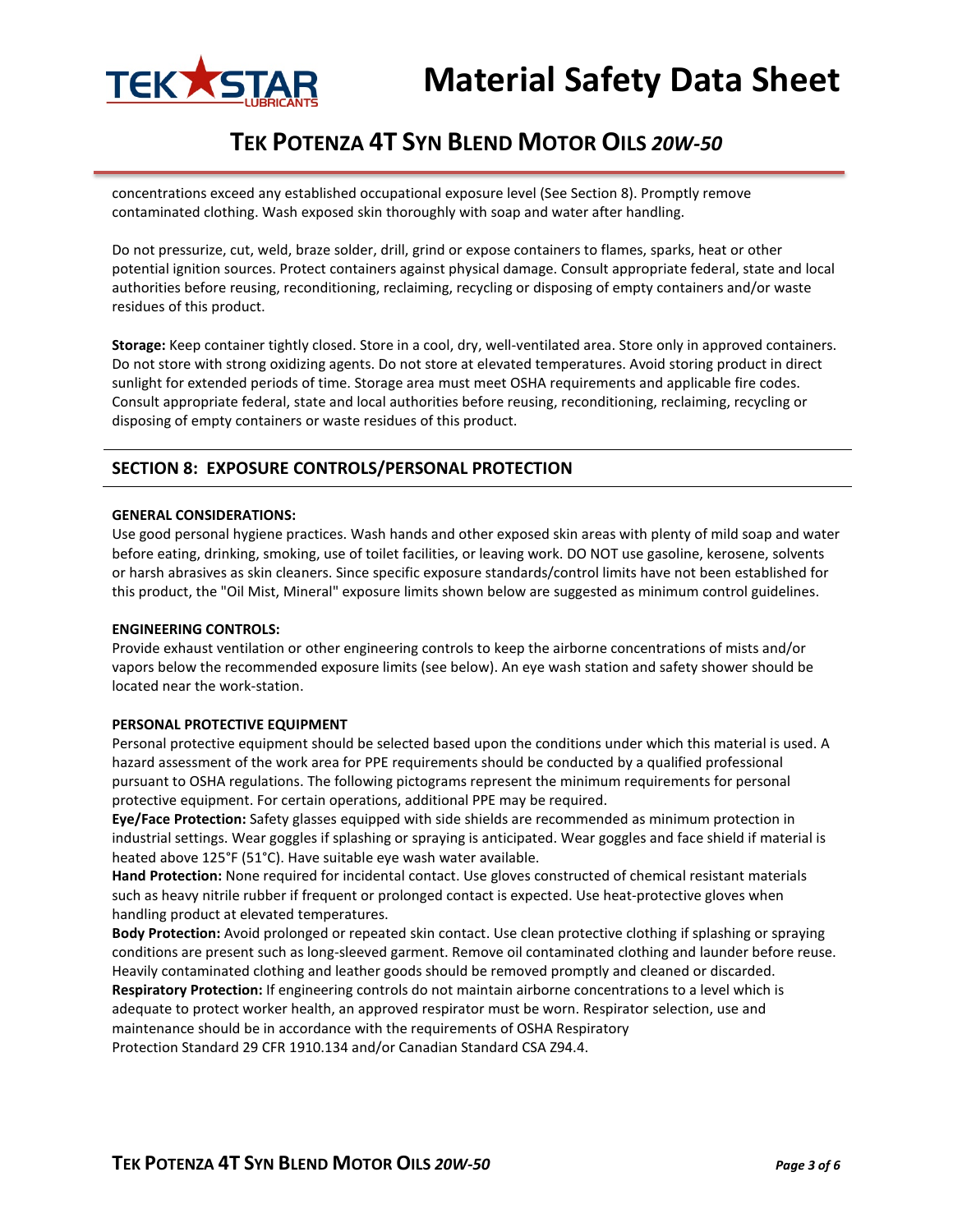

# **TEK POTENZA 4T SYN BLEND MOTOR OILS** *20W-50*

#### **SECTION 9: PHYSICAL AND CHEMICAL PROPERTIES**

**Attention: the data below are typical values and do not constitute a specification.** Appearance and Odor Liquid, Amber color, Slight petroleum odor pH NA Vapor Pressure <0.01 mmHg @ 100 °F Vapor Density (Air = 1) >1 Boiling Point ND Solubility Soluble in hydrocarbons; insoluble in water Freezing Point NA Melting Point NA Specific Gravity 0.85 - 0.87 @ 15.6 °C / 15.6 °C Volatile Organic Compounds (VOC) <5.0% weight (Approximate) Viscosity (40 °C) 162 cSt

# **SECTION 10: STABILITY AND REACTIVITY**

**Chemical Stability:** This material is considered stable under normal ambient and anticipated storage and handling conditions of temperature and pressure.

**Hazardous Polymerization** Not expected to occur.

**Conditions to Avoid:** Keep away from extreme heat, sparks, open flame, and strongly oxidizing conditions. **Materials Incompatibility:** Strong oxidizers.

**Hazardous Decomposition Products**: Decomposition of this product may emit oxides of nitrogen and carbon monoxide.

Decomposition of this product may yield oxides of phosphorus.

Decomposition of this product may emit oxides of sulfur.

Irritating and/or toxic gases may be emitted upon the product's decomposition.

# **SECTION 11: TOXICOLOGICAL INFORMATION**

**Inhalation:** Exposure to oil mist/fume/vapor may cause respiratory tract irritation.

**Skin Contact:** Prolonged or repeated contact with this product may dry and/or defat the skin.

**Chronic (Long Term) Toxicity:** Animal testing data indicate that the reproductive effect (Testicular Atropy) from exposure to ZINC DIALKYL DITHIOPHOSPHATE is a non-specific chemical effect and is caused by stressing the animals due to severe skin irritation and weight loss.

In some laboratory animal studies ZINC DIALKYL DITHIOPHOSPHATE compounds are suspect of mutagenic effects. Continuous long term contact with used motor oil has caused skin cancer in animal tests.

Base oil severely refined: Not carcinogenic in animal studies.

Representative material passes IP-346, Modified Ames test, and/or other screening tests.

## **SECTION 12: ECOLOGICAL INFORMATION**

#### **ECOTOXICITY**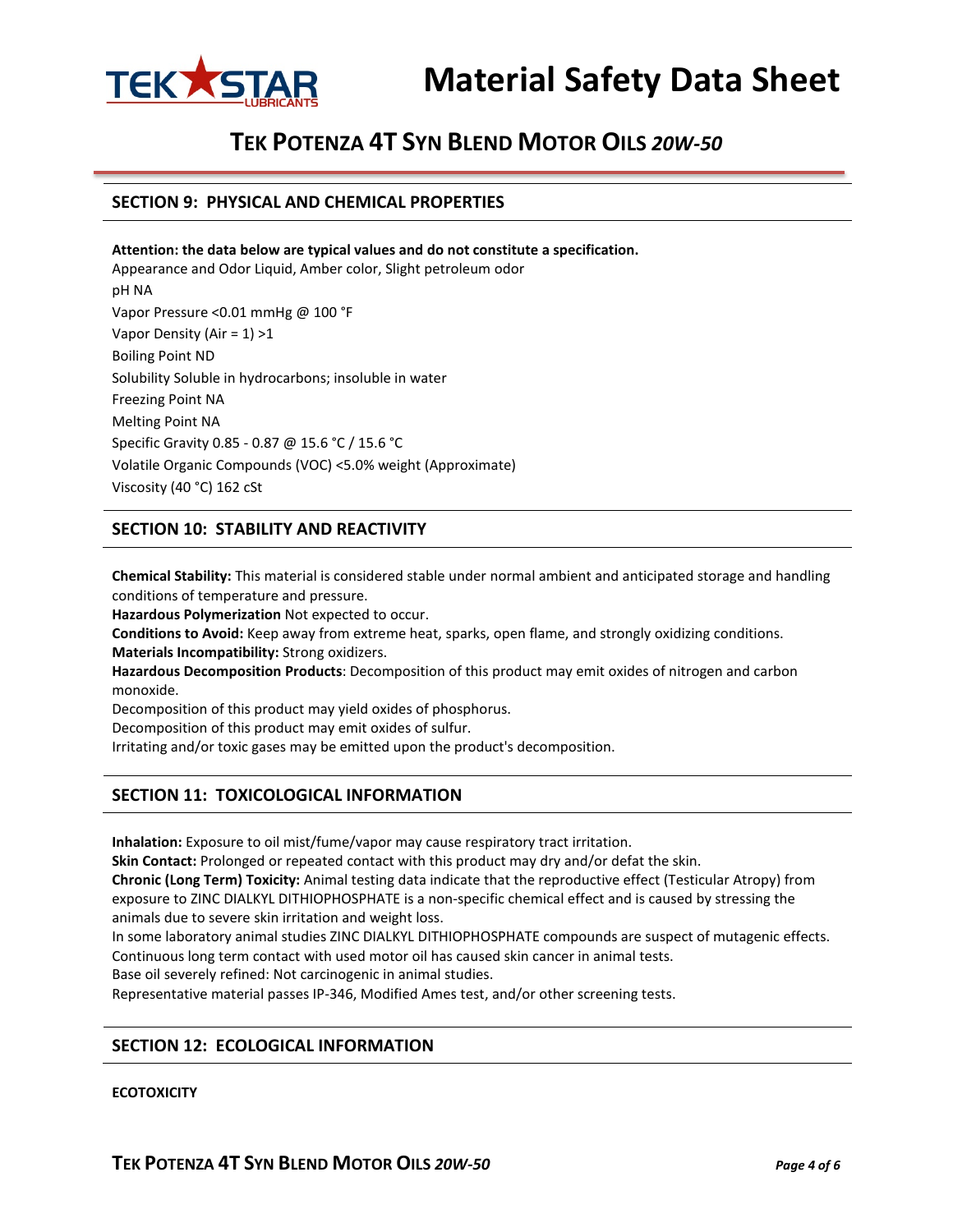

# **TEK POTENZA 4T SYN BLEND MOTOR OILS** *20W-50*

Analysis for ecological effects has not been conducted on this product. However, if spilled, this product and any contaminated soil or water may be harmful to human, animal, and aquatic life. Also, the coating action associated with petroleum and petroleum products can be harmful or fatal to aquatic life and waterfowl.

#### **ENVIRONMENTAL FATE**

An environmental fate analysis is not available for this specific product. Plants and animals may experience harmful or fatal effects when coated with petroleum products. Petroleum-based (mineral) lubricating oils normally will float on water. In stagnant or slow-flowing waterways, an oil layer can cover a large surface area. As a result, this oil layer might limit or eliminate natural atmospheric oxygen transport into the water. With time, if not removed, oxygen depletion in the waterway may be sufficient to cause a fish kill or create an anaerobic environment. This material contains phosphorus which is a controlled element for disposal in effluent waters in most sections of North America. Phosphorus is known to enhance the formation of algae. Severe algae growth can reduce oxygen content in the water possibly below levels necessary to support marine life.

## **SECTION 13: DISPOSAL CONSIDERATIONS**

**Waste from Residues:** Dispose of waste material according to Local, State, Federal, and Provincial Environmental Regulation.

Empty containers may contain hazardous residues (vapors, liquid, and/or solid). Do not reuse the empty container without commercial cleaning or reconditioning.

Take used motor oils to a used oil collection center.

**Contaminated Packaging:** No consideration given when disposed of according to local, state, and Federal regulations.

## **SECTION 14: TRANSPORT INFORMATION**

The description shown may not apply to all shipping situations. Consult 49CFR, or appropriate Dangerous Goods Regulations, for additional description requirements (e.g., technical name) and mode-specific or quantity-specific shipping requirements.

**U.S. Department of Transportation (DOT) 49 - CFR 172.101 US DOT Status:** Not regulated by the U.S. Department of Transportation as a hazardous material **Proper Shipping Name:** Not regulated. **Hazard Class:** Not regulated. **Packing Group:** Not applicable. **UN/NA Number:** Not regulated **Reportable Quantity:** A Reportable Quantity (RQ) has not been established for this material. **Emergency Response Guide No.:** Not applicable.

#### **SECTION 15: REGULATORY INFORMATION**

**TSCA Inventory:** This product and/or its components are listed on the Toxic Substances Control Act (TSCA) inventory.

**SARA 302/304 Emergency Planning and Notification:** The Superfund Amendments and Reauthorization Act of 1986 (SARA) Title III requires facilities subject to Subparts 302 and 304 to submit emergency planning and notification information based on Threshold Planning Quantities (TPQs) and Reportable Quantities